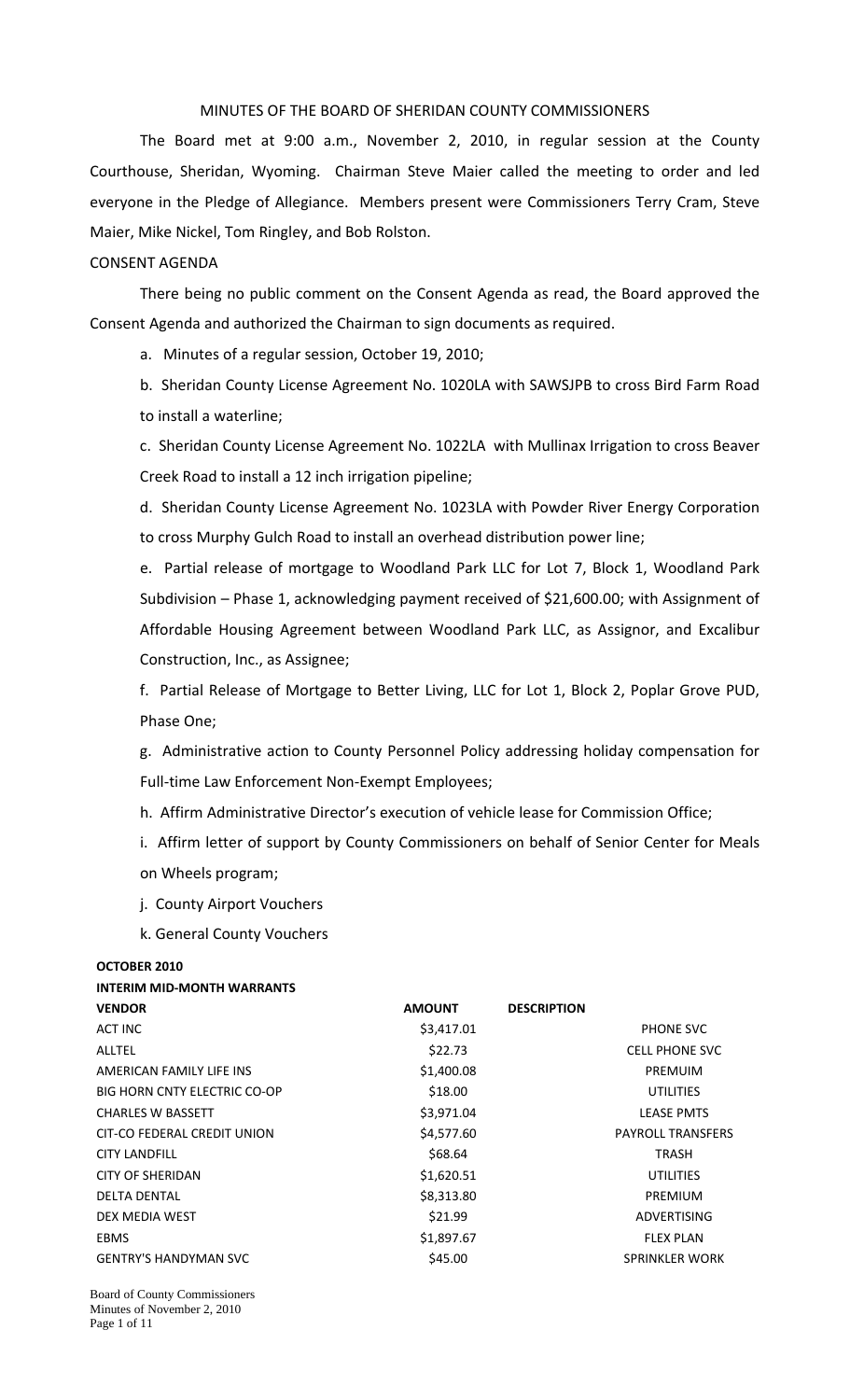| GORZALKA, BEVERLY                                                  | \$454.53       | TRAVEL EXP REIMB          |
|--------------------------------------------------------------------|----------------|---------------------------|
| HERSMAN, KATHERINE                                                 | \$40.26        | TRAVEL EXP REIMB          |
| <b>HOME DEPOT CREDIT SVC</b>                                       | \$354.51       | <b>SUPPLIES</b>           |
| <b>ICMA RETIREMENT TRUST</b>                                       | \$4,690.76     | <b>OCTOBER</b>            |
| <b>MONTANA DAKOTA UTILITIES</b>                                    | \$9,794.98     | <b>UTILITIES</b>          |
| <b>NCPERS GROUP LIFE INS</b>                                       | \$416.00       | PRUDENTIAL LIFE           |
| <b>ORCHARD TRUST</b>                                               | \$6,231.78     | WYO DEFERRED COMP         |
| PB COMMUNICATIONS & STRATEGIC SOLUTIONS                            | \$7,033.54     | SURVEYS, BROCHURES        |
| PETERBILT OF WYOMING                                               | \$1,941.06     | <b>PARTS</b>              |
| POWDER RIVER ENERGY CORP                                           | \$27.66        | <b>UTILITIES</b>          |
| <b>QUIK SAK</b>                                                    | \$917.06       | <b>FUEL</b>               |
| QWEST                                                              | \$4,756.96     | PHONE SVC                 |
| RANGE TELEPHONE CO-OP                                              | \$365.61       | PHONE SVC                 |
| SHEPERD-GODWIN, CYNDI                                              | \$129.51       | TRAVEL EXP REIMB          |
| SHERIDAN AREA WATER SUPPLY                                         | \$198.30       | WATER                     |
| SHERIDAN CHAMBER OF COMMERCE                                       | \$20.50        | <b>CHAMBER BUCKS</b>      |
| SHERIDAN CNTY TITLE INS AGENCY                                     | \$1,009,439.68 | <b>PROPERTY PURCHASES</b> |
| SHERIDAN CNTY TREAS HEALTH INS                                     | \$123,906.00   | HEALTH INS/FLEX PLAN FEE  |
| SHERIDAN CNTY TREAS PAYROLL TAX                                    | \$121,656.48   | 941                       |
| SHERIDAN PRESS INC.                                                | \$69.00        | <b>SUBSCRIP</b>           |
| STAPLES ADVANTAGE                                                  | \$1,050.99     | <b>SUPPLIES</b>           |
| <b>SWANSON SERVICES CORP</b>                                       | \$2,305.34     | <b>COMMISSARY ORDERS</b>  |
| <b>TASER INTERNATIONAL</b>                                         |                | <b>SUPPLIES</b>           |
| <b>TOWN OF CLEARMONT</b>                                           | \$1,375.56     |                           |
|                                                                    | \$64.00        | <b>UTILITIES</b>          |
| UNITED LIFE INSURANCE CO<br>US BANK CORPORATE REAL ESTATE          | \$1,432.34     | <b>OCTOBER</b>            |
|                                                                    | \$750.00       | <b>OFFICE RENT</b>        |
| <b>VALLEY MOTOR LEASING INC</b>                                    | \$1,993.35     | <b>LEASE PMTS</b>         |
| <b>VERIZON WIRELESS</b>                                            | \$1,669.21     | <b>CELL PHONE SVC</b>     |
| <b>WALMART COMMUNITY</b>                                           | \$336.15       | <b>SUPPLIES</b>           |
| <b>WEST PAYMENT CENTER</b>                                         | \$738.62       | <b>INFO CHGS</b>          |
| <b>WRIGHT EXPRESS</b>                                              | \$7,333.92     | <b>FUEL</b>               |
| <b>WRIGHT, CATHERINE</b>                                           | \$40.21        | <b>MEALS</b>              |
| <b>WYDOT</b>                                                       | \$4.00         | <b>EXEMPT PLATES</b>      |
| WYO CHILD SUPPORT ENFORCEMENT                                      | \$140.00       | <b>CHILD SUPPORT</b>      |
| <b>WYO RETIREMENT SYSTEM</b>                                       | \$72,776.27    | <b>OCTOBER</b>            |
| WYO WORKERS COMPENSATION DIV                                       | \$7,479.76     | <b>OCTOBER</b>            |
| WYOMING DEPT OF EMPLOYMENT                                         | \$13,341.78    | <b>3RD QTR UI</b>         |
| TOTAL MID-MONTH INTERIM WARRANTS PAID                              | \$1,430,649.75 |                           |
| <b>GENERAL COUNTY WARRANTS</b>                                     |                |                           |
| A PLUS PLUMBERS INC                                                | \$310.00       | PLUMBING                  |
| AAA TREES ON THE MOVE                                              | \$765.50       | <b>MOVE TREES</b>         |
| ALPHA CARD SYSTEMS                                                 | \$127.80       | <b>RIBBON</b>             |
| AMERICAN HORTICULTURAL SOCIETY                                     | \$35.00        | <b>MEMBERSHIP</b>         |
| <b>A-PLUS SERVICES</b>                                             | \$121.00       | <b>TOWING</b>             |
| ARNEY, NICKIE                                                      | \$518.80       | <b>TRAVEL EXP REIMB</b>   |
| ATTORNEYS AT LAW OF WYO                                            | \$412.50       | LEGAL                     |
| BERRY, DAVID                                                       | \$750.00       | <b>DEP CORONER</b>        |
| <b>BIG HORN SERVICES</b>                                           | \$6,860.00     | <b>ROAD BASE</b>          |
| <b>BIG HORN TRUCKING</b>                                           | \$3,219.00     | <b>HAULING</b>            |
| <b>BIRCHBY, RHONDA</b>                                             | \$28.35        | <b>MILEAGE</b>            |
| <b>BLOEDORN LUMBER</b>                                             | \$154.74       | <b>SUPPLIES</b>           |
| <b>BOB BARKER CO</b>                                               | \$820.70       | <b>SUPPLIES</b>           |
| <b>BOBS PEST CONTROL</b>                                           | \$35.00        | <b>SERVICE</b>            |
|                                                                    |                |                           |
| C & B PAINT CO                                                     | \$2,708.15     | <b>PAINTING</b>           |
| CARLSON, KATIE                                                     | \$16.00        | <b>MILEAGE</b>            |
| <b>CARQUEST AUTO PARTS</b><br><b>Board of County Commissioners</b> | \$310.02       | <b>PARTS</b>              |
| Minutes of November 2, 2010<br>Page 2 of 11                        |                |                           |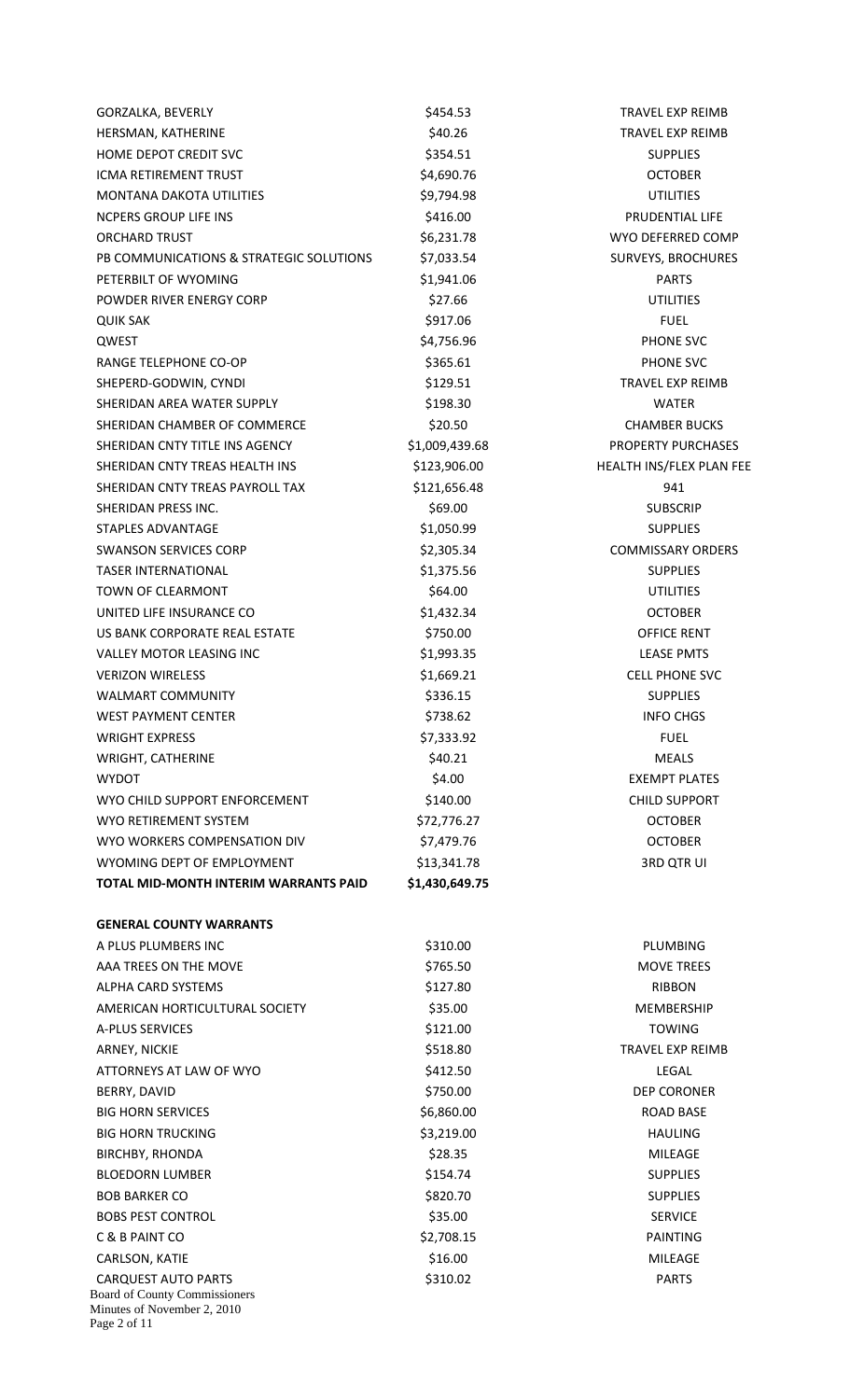| CARR, THOMAS                                                                        | \$1,000.00     | <b>LEASE PMT</b>                  |
|-------------------------------------------------------------------------------------|----------------|-----------------------------------|
| <b>CARTRIDGE WORLD</b>                                                              | \$66.95        | <b>CTDGS</b>                      |
| <b>CBM FOOD SERVICE</b>                                                             | \$20,195.63    | <b>INMATE MEALS</b>               |
| <b>CDW GOVERNMENT INC</b>                                                           | \$9,720.24     | <b>BATTERY BACKUP</b>             |
| <b>CED INC</b>                                                                      | \$314.97       | <b>LAMPS</b>                      |
| <b>CHAMPION FERRIES FUNERAL HOME</b>                                                | \$1,800.00     | RENT, PHONE, SERVICES             |
| <b>CIRCLE S SANITATION</b>                                                          | \$140.00       | TRASH                             |
| <b>CITY OF SHERIDAN</b>                                                             | \$471.88       | <b>UTILITIES</b>                  |
| <b>CLARION ASSOCIATES</b>                                                           | \$2,013.00     | <b>CONSERVATION DESIGN</b>        |
| CMG WYOMING LLC                                                                     | \$67,912.34    | <b>METZ ROAD</b>                  |
| <b>COLLINS COMMUNICATIONS</b>                                                       | \$5,708.04     | CAMERA, PANIC BUTTONS, INTERNET   |
| <b>COMMUNICATION TECHNOLOGIES</b>                                                   | \$723.25       | <b>INSTALL RADIOS</b>             |
|                                                                                     |                |                                   |
| <b>COMPUTER SOFTWARE ASSOC</b>                                                      | \$3,667.38     | SUPPORT, WEBHOST                  |
| <b>CORRECTIONAL HEALTHCARE MGMT</b>                                                 | \$18,701.68    | <b>INMATE MEDICAL SVC</b>         |
| COUNTERMEASURES TACTICAL INSTITUTE                                                  | \$950.00       | <b>TRAINING</b>                   |
| <b>CRESCENT ELECTRIC SUP</b>                                                        | \$137.52       | <b>LAMPS</b>                      |
| <b>CULLIGAN OF SHERIDAN</b>                                                         | \$113.50       | <b>WATER</b>                      |
| <b>CUNDIFF, SHELLEY</b>                                                             | \$350.00       | <b>LEGAL</b>                      |
| <b>DAY-TIMERS INC</b>                                                               | \$31.94        | <b>REFILL</b>                     |
| DCM CONSTRUCTION LLC                                                                | \$16,182.02    | MCCORMICK RD                      |
| <b>DESERT MOUNTAIN CORP</b>                                                         | \$16,588.88    | <b>ROAD SAVER</b>                 |
| DEWEY, DAYNA                                                                        | \$182.56       | TRAVEL EXP REIMB                  |
| DOANES AGRICULTURAL REPORT                                                          | \$169.00       | <b>SUBSCRIP</b>                   |
| <b>EAST RIDGE TOWING</b>                                                            | \$70.00        | <b>TOWING</b>                     |
| ED HAMMER INC                                                                       | \$2,296.53     | REPAIRS, OIL CHNGS                |
| <b>ENTECH INC</b>                                                                   | \$4,086.12     | ENGINEERING                       |
| <b>EXCEL CONST INC</b>                                                              | \$1,287,217.21 | CNTY RD 80                        |
| FARMERS CO-OP OIL CO                                                                | \$1,105.00     | <b>PARTS</b>                      |
| <b>FASTENAL</b>                                                                     | \$183.30       | <b>PARTS</b>                      |
| FERRIES, JAY                                                                        | \$90.00        | <b>CONT LABOR</b>                 |
| FERRIES, MARK                                                                       | \$300.00       | <b>CORONER</b>                    |
| <b>FIRESTONE STORE</b>                                                              | \$642.71       | TIRES, REPAIR                     |
| FLAHARTY, JAN                                                                       | \$685.00       | <b>LEGAL</b>                      |
| <b>FLETCHER CONST CO</b>                                                            | \$332,073.53   | FAIRGRNDS ENTRANCE, W BRUNDAGE LN |
| <b>FREMONT MOTOR</b>                                                                | \$31.00        | <b>PARTS</b>                      |
| <b>FRIDGEFREEZE</b>                                                                 | \$308.94       | <b>REPAIR</b>                     |
| <b>GALLS</b>                                                                        | \$62.49        | <b>UNIFORM</b>                    |
|                                                                                     |                |                                   |
| GAMMEL, CASSANDRA                                                                   | \$23.00        | <b>MILEAGE</b>                    |
| <b>GARYS VACUUMS &amp; STAMPS</b>                                                   | \$24.35        | <b>STAMP</b>                      |
| <b>GASES PLUS</b>                                                                   | \$604.28       | <b>SUPPLIES</b>                   |
| <b>GREENWAY ENVIRONMENTAL SOLUTIONS</b>                                             | \$5,025.00     | <b>SOIL STABILIZER</b>            |
| <b>HADLEY LAW OFFICE</b>                                                            | \$229.50       | LEGAL                             |
| <b>HARLAND</b>                                                                      | \$145.13       | <b>CHECKS</b>                     |
| <b>HEARTLAND KUBOTA</b>                                                             | \$292.94       | WHLS, TIRES                       |
| HEIN, KIM                                                                           | \$41.83        | <b>MEALS</b>                      |
| HENRY SCHEIN INC                                                                    | \$101.14       | <b>SUPPLIES</b>                   |
| HIGH LAND INC                                                                       | \$20,710.00    | <b>HYDRO MULCH</b>                |
| HIGHLAND PARK ELEMENTARY SCHOOL                                                     | \$97.50        | <b>COPIES</b>                     |
| HININGER, SCOTT                                                                     | \$369.14       | TRAVEL EXP REIMB                  |
| <b>ILLINOIS OFFICE SUPPLY</b>                                                       | \$6,519.08     | <b>BALLOTS</b>                    |
| INDUSTRIAL COMMUNICATIONS & ELECTRONICS                                             | \$2,124.00     | <b>DUPLEXER</b>                   |
| <b>JACKS TRUCK &amp; EQUIPMENT</b>                                                  | \$92.93        | <b>PARTS</b>                      |
| <b>JIFFY LUBE</b>                                                                   | \$42.99        | OIL CHNG                          |
| <b>JLN NETWORKING</b>                                                               | \$1,437.00     | <b>SERVICE</b>                    |
| JOHNSON CONTROLS INC                                                                | \$425.92       | <b>WORK ON CHILLER</b>            |
| <b>KBM&amp;M INC BIG HORN SANITATION</b>                                            | \$317.00       | PORT TLTS                         |
| KINNAIRD LAW OFFICE                                                                 | \$1,181.25     | <b>LEGAL</b>                      |
| <b>Board of County Commissioners</b><br>Minutes of November 2, 2010<br>Page 3 of 11 |                |                                   |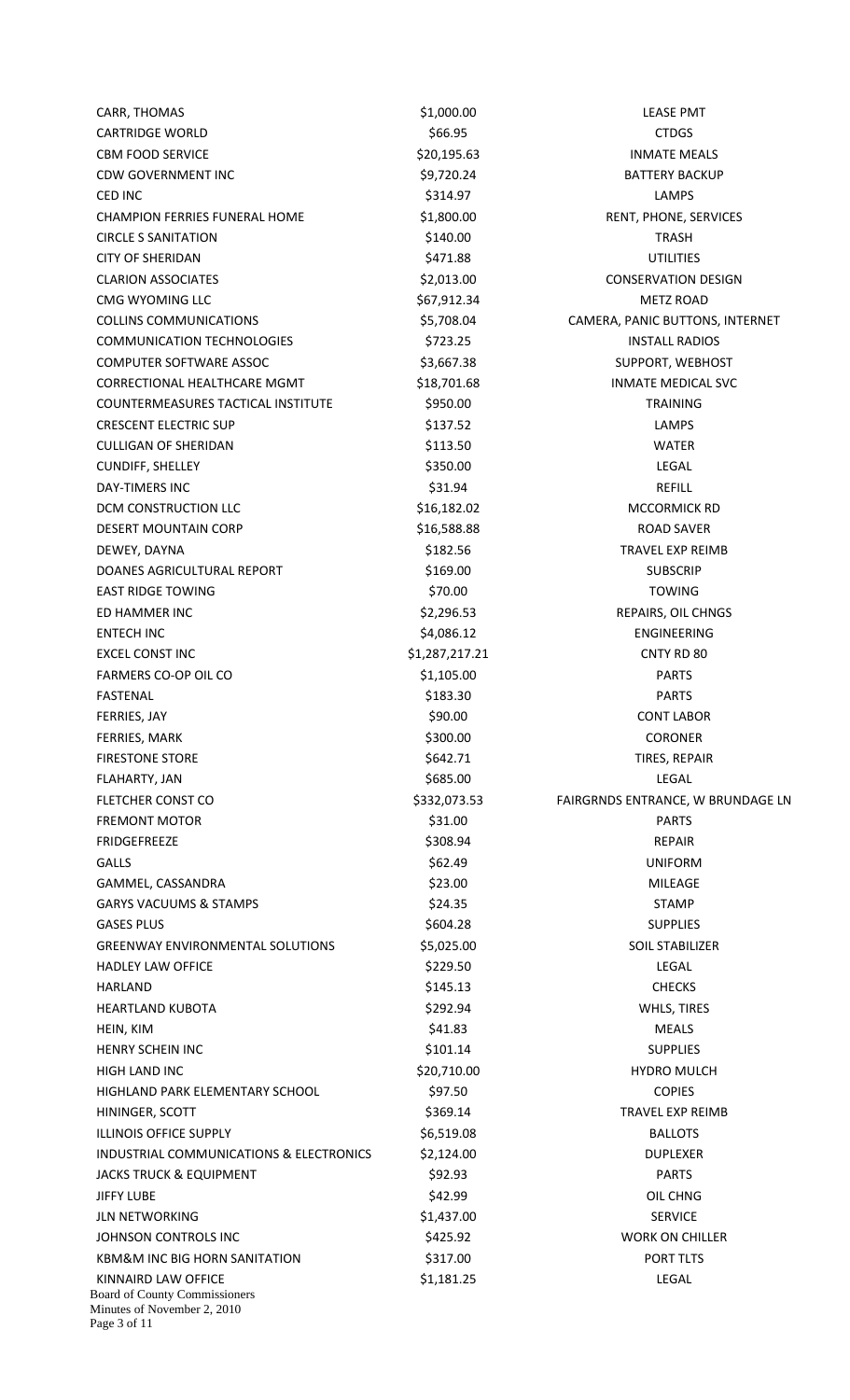| KLEPPERICH, JACQUELYN                                                                 | \$35.00      | <b>MILEAGE</b>                     |
|---------------------------------------------------------------------------------------|--------------|------------------------------------|
| <b>KNECHT HOME CENTER</b>                                                             | \$24.00      | <b>TILLER RENT</b>                 |
| LANDONS GREENHOUSE & NURSERY                                                          | \$74.46      | <b>PLANTS</b>                      |
| LANNANS SUPPLY CO                                                                     | \$87.59      | <b>REPAIR</b>                      |
| LAYA, GARY                                                                            | \$147.92     | <b>MAINT</b>                       |
| LIESINGER, RODNEY                                                                     | \$341.95     | TRAVEL EXP REIMB                   |
| <b>LOCO PRINTING</b>                                                                  | \$2,836.40   | <b>VOTER BKS, ENV</b>              |
| <b>MACS MOVING &amp; STORAGE</b>                                                      | \$425.00     | <b>MOVING</b>                      |
| MAG                                                                                   | \$186.50     | <b>SEWING</b>                      |
| MAJERUS, MARK                                                                         | \$40.00      | <b>FIELD GUIDE</b>                 |
| <b>MARK'S PLUMBING PARTS</b>                                                          | \$503.86     | <b>PARTS</b>                       |
| <b>MARTINIS DETAILING LLC</b>                                                         | \$129.95     | <b>DETAIL</b>                      |
| <b>MASTERCARD</b>                                                                     | \$6,484.24   | <b>OCTOBER</b>                     |
| <b>MCJUNKIN REDMAN</b>                                                                | \$51.88      | <b>PARTS</b>                       |
|                                                                                       |              |                                    |
| <b>MELANIE KAWULOK</b>                                                                | \$7.19       | <b>MEAL</b>                        |
| <b>MEMORIAL HOSPITAL</b>                                                              | \$8,854.17   | FIXED COST PMT                     |
| <b>MERCK &amp; COMPANY</b>                                                            | \$1,262.54   | <b>VACCINES</b>                    |
| MHL SYSTEMS                                                                           | \$4,400.00   | <b>CARBIDE TEETH</b>               |
| MIKES ELECTRIC INC                                                                    | \$554.40     | <b>ELECTRICAL WORK</b>             |
| <b>MOUNTAIN VIEW BUILDING INC</b>                                                     | \$16,242.15  | <b>CRUSHED BASE</b>                |
| <b>MULLINAX</b>                                                                       | \$96.00      | <b>ROCK</b>                        |
| MURPHY, RAY                                                                           | \$360.00     | <b>CONT LABOR</b>                  |
| <b>NAPA AUTO PARTS</b>                                                                | \$439.10     | <b>PARTS</b>                       |
| NAED                                                                                  | \$200.00     | <b>RECERTIFICATION</b>             |
| <b>NATIONAL BUSINESS SYS</b>                                                          | \$4,538.52   | <b>STATEMENTS</b>                  |
| NORTHWEST K9 SEARCH & RECOVERY                                                        | \$202.50     | TRAVEL EXP REIMB                   |
| <b>NOVUS AUTO GLASS</b>                                                               | \$885.00     | <b>REPAIRS</b>                     |
| <b>OREILLY AUTOMOTIVE</b>                                                             | \$294.96     | <b>SUPPLIES</b>                    |
| PILCH ENGINEERING INC                                                                 | \$1,445.00   | ENGINEERING                        |
| PITNEY BOWES INC                                                                      | \$248.84     | POSTAGE, LEASE                     |
| PLAINS TIRE CO                                                                        | \$1,809.47   | <b>TIRES</b>                       |
| PLAINSMAN PRINTING                                                                    | \$9,689.45   | PRINTING                           |
| POSITIVE PROMOTIONS                                                                   | \$843.75     | <b>BOOKMARKS</b>                   |
| POWDER RIVER POWER                                                                    | \$253.09     | <b>PARTS</b>                       |
| PRESTO PRINT & COPY SVC                                                               | \$101.80     | <b>RECORDS</b>                     |
| PTOLEMY DATA SYSTEMS                                                                  | \$12,272.82  | IT SVC, COMPUTERS, NAVIGATOR UNITS |
| <b>QUICK PRINTING</b>                                                                 | \$80.00      | <b>COPIES</b>                      |
| <b>QUILL CORPORATION</b>                                                              | \$134.74     | <b>SUPPLIES</b>                    |
| RANCHHAND FENCING LLC                                                                 | \$6,352.02   | <b>FENCING</b>                     |
| SANOFI PASTEUR INC                                                                    | \$18,636.52  | <b>VACCINES</b>                    |
| SCHONENBACH, KATHIE                                                                   | \$76.50      | <b>MILEAGE</b>                     |
| SERVALL UNIFORM & LINEN SUP                                                           | \$20.45      | <b>TOWELS</b>                      |
| SHERIDAN ACE HARDWARE                                                                 | \$4.29       |                                    |
|                                                                                       |              | <b>FILTER</b>                      |
| SHERIDAN CNTY AIRPORT                                                                 | \$13,700.00  | LEASE, FIXED COST PMTS             |
| SHERIDAN CNTY COMMISSIONERS                                                           | \$53.02      | <b>EXP REIMB</b>                   |
| SHERIDAN CNTY EXTENSION                                                               | \$159.61     | <b>EXP REIMB</b>                   |
| SHERIDAN CNTY FAIR ASSN                                                               | \$35,416.67  | FIXED COST PMT                     |
| SHERIDAN CNTY FULMER PUBLIC LIBRARY                                                   | \$86,666.67  | FIXED COST PMT                     |
| SHERIDAN CNTY PUBLIC HEALTH                                                           | \$60.00      | VACCINATION                        |
| SHERIDAN CNTY ROAD 80                                                                 | \$111,542.56 | RETAINAGE ON CNTY RD 80            |
| SHERIDAN CNTY SCHOOL DIST #2                                                          | \$115.20     | <b>COPIES</b>                      |
| SHERIDAN COMMERCIAL CO                                                                | \$439.00     | <b>SUPPLIES</b>                    |
| SHERIDAN COMPUTER INC                                                                 | \$1,448.83   | NOTEBK COMPUTER                    |
| SHERIDAN ELECTRONICS LLC                                                              | \$19.99      | <b>BTTYS</b>                       |
| SHERIDAN HIGH SCHL ATHLETIC BOOSTER CLUB                                              | \$225.00     | <b>CALENDAR AD</b>                 |
| SHERIDAN IRON WORKS                                                                   | \$502.52     | <b>MATERIAL</b>                    |
| SHERIDAN MEDIA<br><b>Board of County Commissioners</b><br>Minutes of November 2, 2010 | \$1,141.50   | ADVERTISING                        |
| Page 4 of 11                                                                          |              |                                    |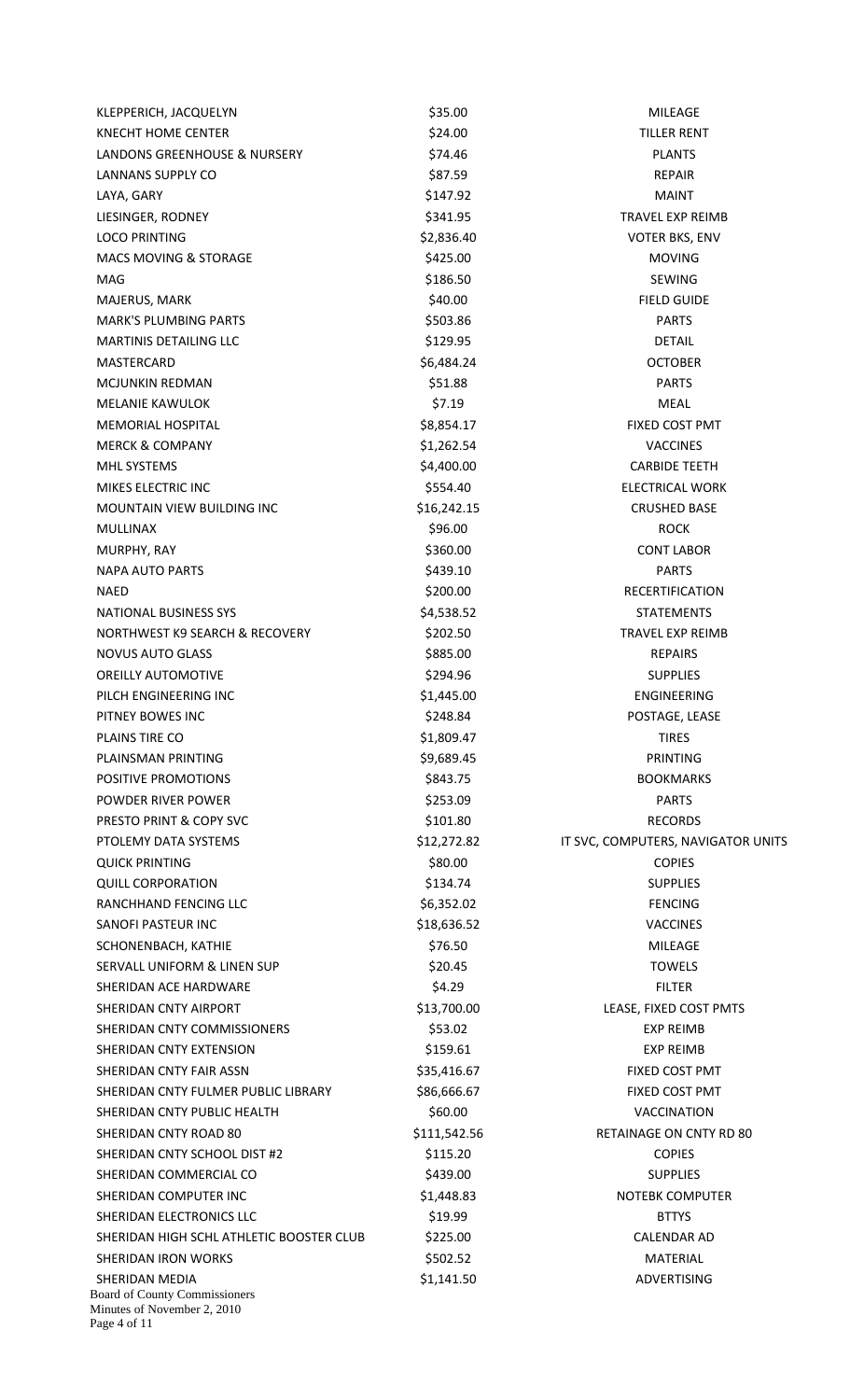| <b>SHERIDAN PRESS</b>                                                        | \$4,652.60     | ADVERTISING                 |
|------------------------------------------------------------------------------|----------------|-----------------------------|
| SHERIDAN SEED                                                                | \$54.90        | <b>SEEDS</b>                |
| SHERRY MEYERHOFF HANSON & CRANCE LLP                                         | \$500.00       | <b>REVIEW ROW</b>           |
| <b>SHERWIN WILLIAMS</b>                                                      | \$523.85       | <b>PAINT</b>                |
| <b>SHIPTONS BIG R</b>                                                        | \$89.72        | <b>SUPPLIES</b>             |
| SMALL, STEVEN                                                                | \$936.33       | <b>EXP REIMB</b>            |
| SOLVE IT INC                                                                 | \$3,860.00     | <b>IT WORK</b>              |
| SOURCE OFFICE PRODUCTS                                                       | \$1,015.35     | <b>SUPPLIES</b>             |
| SPAHN, BOBBIE                                                                | \$357.50       | <b>MILEAGE</b>              |
| ST VINCENT HEALTHCARE                                                        | \$169.17       | <b>FACILITY CHG</b>         |
| STATE OF WYO-OFFICE OF PUB DEFENDER                                          | \$1,706.64     | GAL                         |
| <b>STEVES TRUCK SVC</b>                                                      | \$110.00       | <b>SWAP TIRES</b>           |
| STRAHAN & ASSOCIATES PC                                                      | \$291.67       | <b>HEALTH OFFICER</b>       |
| <b>SUNLIGHT RANCH</b>                                                        | \$214.50       | <b>POSTS</b>                |
| <b>SWANSON SERVICES CORP</b>                                                 | \$2,775.30     | <b>COMMISSARY ORDERS</b>    |
| SYSCO FOOD SVC                                                               | \$122.23       | <b>SUPPLIES</b>             |
| TW ENTERPRISES INC                                                           | \$627.89       | <b>INSTALL BTTY</b>         |
| TARVER, PETE                                                                 | \$101.76       | <b>SUPPLIES</b>             |
| <b>TEDS TOWING</b>                                                           | \$385.00       | <b>TOWING</b>               |
| TERRY, SUSAN                                                                 | \$124.76       | <b>EXP REIMB</b>            |
| THE COUNTRY BOUNTY                                                           | \$342.00       | ADVERTISING                 |
| THE KIPLINGER LETTER                                                         | \$126.00       | <b>SUBSCRIPTION</b>         |
| THOMAS L BENNETT MD                                                          | \$3,220.00     | <b>AUTOPSIES</b>            |
| THOS Y PICKETT & CO                                                          | \$1,100.00     | <b>VALUATION CONTRACT</b>   |
| <b>THYSSENKRUPP ELEVATOR</b>                                                 | \$917.44       | <b>ELEV MAINT</b>           |
| TIRE-RAMA                                                                    | \$1,647.80     | <b>TIRES</b>                |
| TOP OFFICE PRODUCTS                                                          | \$3,441.71     | <b>SUPPLIES</b>             |
| <b>TRACKER SOFTWARE CORP</b>                                                 | \$375.00       | <b>SUPPORT</b>              |
| TRIPP, STEVE                                                                 | \$2,350.00     | <b>REPAIR</b>               |
| TRUFINISH CONCRETE                                                           | \$4,900.00     | <b>DRIVEWAY</b>             |
| <b>TSP INC</b>                                                               | \$4,366.30     | ENGINEERING                 |
| <b>US POSTAL SVC</b>                                                         | \$270.60       | <b>STAMPED ENV</b>          |
| <b>VALLEY MOTOR HONDA</b>                                                    | \$72.10        | ALIGNMENT                   |
| <b>VALLEY MOTOR LEASING</b>                                                  | \$1,993.35     | <b>LEASE PMTS</b>           |
| VISTA WEST ENGINEERING                                                       | \$22,413.02    | ENGINEERING                 |
| <b>VOLUNTEERS OF AMERICA</b>                                                 | \$50.00        | <b>SCREENING</b>            |
| <b>WALMART COMMUNITY</b>                                                     | \$90.85        | <b>SUPPLIES</b>             |
| <b>WAREHOUSE MARKET</b>                                                      | \$1,225.40     | <b>SUPPLIES</b>             |
| WAY OIL CO                                                                   | \$15.96        | <b>FUEL</b>                 |
| <b>WENCKUS, JEFFREY</b>                                                      | \$262.80       | <b>CONT LABOR, EXPENSES</b> |
| WILLIAMS, DAVID MICHAEL                                                      | \$900.00       | <b>HEARING OFFICER</b>      |
| WILLIAMSON, WANDA                                                            | \$234.00       | MILEAGE                     |
| WORDEN, WESLEY                                                               | \$180.00       | <b>CONT LABOR</b>           |
| WY ASSN OF CNTY AG AGENTS                                                    | \$100.00       | <b>DUES</b>                 |
| WYOMING CLERK OF DIST COURT ASSN                                             | \$125.00       | <b>DUES</b>                 |
| <b>WYOMING DEPT OF HEALTH</b>                                                | \$95.00        | LAB                         |
| WYOMING LAW ENFORCEMENT ACADEMY                                              | \$185.00       | <b>TRAINING</b>             |
| WYOMING LIVESTOCK ROUNDUP                                                    | \$50.00        | RENEWAL                     |
| WYOMING MACHINERY COMPANY                                                    | \$3,880.44     | REPAIRS, PARTS              |
| WYOMING TECHNOLOGY TRANSFER CENTER                                           | \$135.00       | <b>WORKSHOP</b>             |
| YALOWIZER EXCAVATING                                                         | \$60.00        | <b>DELIVER RD BASE</b>      |
| <b>GENERAL COUNTY WARRANTS</b>                                               | \$2,280,197.68 |                             |
| <b>AIRPORT WARRANTS</b>                                                      |                |                             |
| <b>ACT INC</b>                                                               | \$35.41        | PHONE SERVICE               |
| ADVANCED COATING SYSTEMS                                                     | \$2,981.11     | <b>COAT ROOF</b>            |
| ALLTEL                                                                       | \$22.15        | <b>CELL PHONE SVC</b>       |
| Board of County Commissioners<br>Minutes of November 2, 2010<br>Page 5 of 11 |                |                             |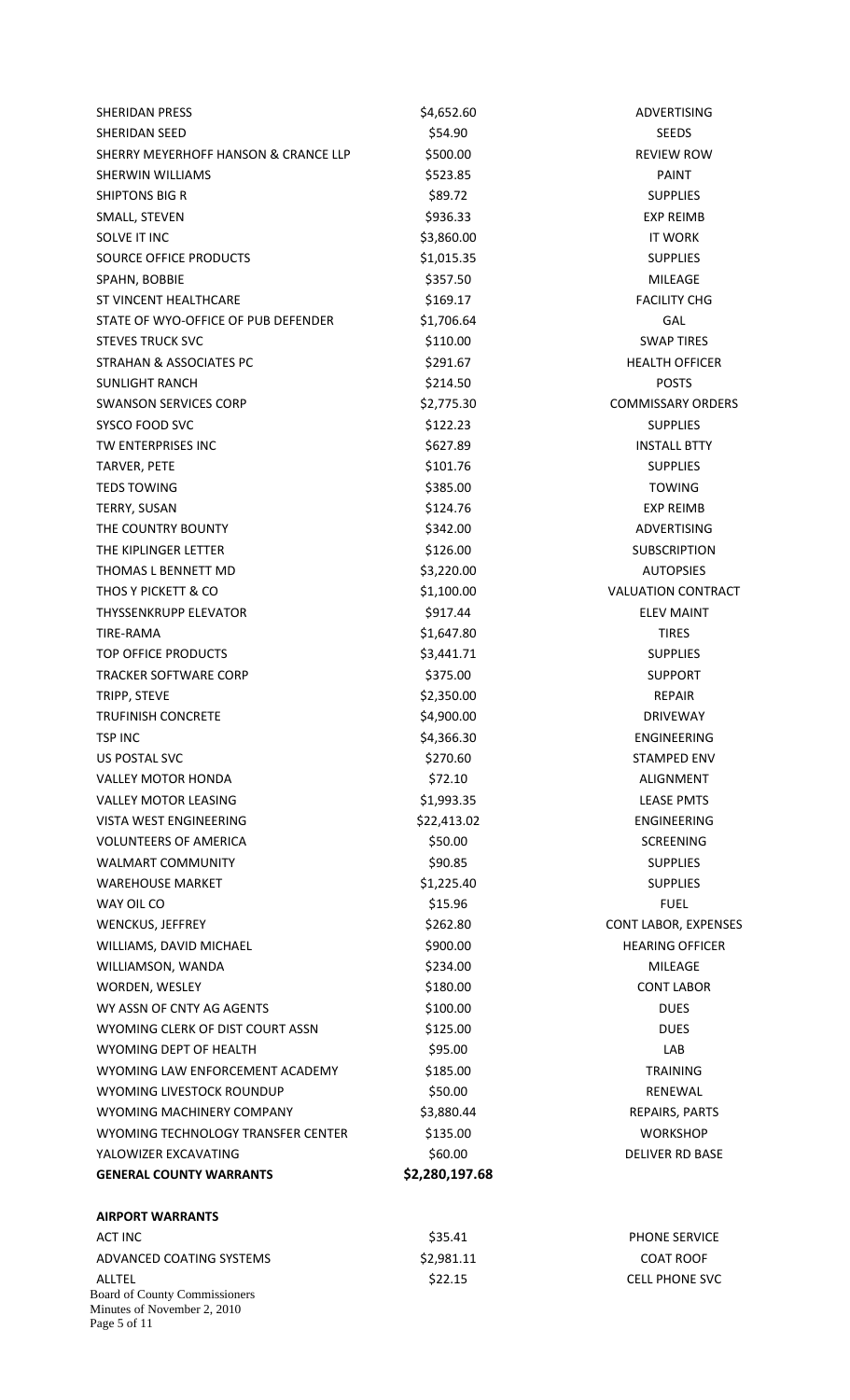| <b>BIG HORN TIRE</b>                    | \$745.00     | <b>TIRES</b>               |
|-----------------------------------------|--------------|----------------------------|
| <b>BLOEDORN LUMBER</b>                  | \$23.10      | <b>MATERIAL</b>            |
| <b>BRESNAN COMMUNICATIONS</b>           | \$277.28     | INTERNET/PHONE SVC         |
| <b>CARQUEST</b>                         | \$376.43     | <b>PARTS</b>               |
| <b>CIRCLE S SANITATION</b>              | \$168.00     | <b>SANITATION</b>          |
| <b>CITY OF SHERIDAN</b>                 | \$288.23     | <b>UTILITIES</b>           |
| <b>COMTONIX</b>                         | \$105.00     | <b>ALARM MONITORING</b>    |
| <b>CED</b>                              | \$20.00      | <b>BULBS</b>               |
| <b>DOUGLAS PORTABLE TOILETS</b>         | \$99.00      | PORTABLE TLT               |
| <b>GRAINGER</b>                         | \$2,384.78   | <b>WASHER, SUPPLIES</b>    |
| <b>HEARTLAND KUBOTA</b>                 | \$597.39     | <b>PARTS</b>               |
| <b>HOME DEPOT</b>                       | \$224.19     | <b>SUPPLIES</b>            |
| <b>HUB INT'L MTN STATES</b>             | \$500.00     | <b>BOND</b>                |
| <b>ICM</b>                              | \$74,872.23  | GA RAMP, ACCESS RD RECONST |
| <b>JACKS TRUCK &amp; EQUIPMENT</b>      | \$245.81     | <b>PARTS</b>               |
| JERILEA PHILLIPS CPA                    | \$455.00     | <b>REPORTS</b>             |
| MASTERCARD                              | \$1,214.75   | <b>OCTOBER</b>             |
| <b>MODERN ELECTRIC</b>                  | \$1,079.00   | <b>ELECTRICAL WORK</b>     |
| <b>MONTANA DAKOTA UTILITIES</b>         | \$3,094.99   | <b>UTILITIES</b>           |
| MOUNTAIN VIEW BUILDING                  | \$75,302.14  | <b>GA RAMP RECONSTRUCT</b> |
| MULLINAX CONCRETE                       | \$143.64     | <b>MATERIAL</b>            |
| NAPA AUTO PARTS                         | \$28.92      | <b>FILTER</b>              |
| <b>PROLINE CONCRETE</b>                 | \$346,025.70 | <b>GA RAMP RECONSTRUCT</b> |
| <b>SCA PETTY CASH</b>                   | \$106.70     | <b>REIMB EXPENSES</b>      |
| SHERIDAN CNTY WEED & PEST               | \$135.53     | <b>SPRAYING</b>            |
| SHERIDAN LOCK & KEY                     | \$16.00      | <b>KEYS</b>                |
| SHERIDAN MEDIA                          | \$561.00     | <b>ADVERTISING</b>         |
| SHERIDAN PRESS                          | \$201.20     | <b>ADVERTISING</b>         |
| SHERIDAN WINNELSON                      | \$26.98      | <b>SUPPLIES</b>            |
| SHERWIN WILLIAMS                        | \$2,268.50   | PAINT                      |
| <b>SHIPTONS BIG R</b>                   | \$32.98      | <b>TIES</b>                |
| SOURCE OFFICE PRODUCTS                  | \$800.01     | <b>SUPPLIES</b>            |
| <b>STRAHAN &amp; ASSOCIATES</b>         | \$76.00      | <b>SCREENINGS</b>          |
| SMITH, TINA JO                          | \$50.60      | <b>MILEAGE</b>             |
| <b>VISTA WEST</b>                       | \$36,291.68  | ENGINEERING                |
| <b>WALMART</b>                          | \$77.65      | <b>SUPPLIES</b>            |
| WAY OIL CO                              | \$2,434.94   | OIL                        |
| <b>TOTAL AIRPORT WARRANTS</b><br>AGENDA | \$554,389.02 |                            |

The agenda was approved as published.

# ANNOUNCEMENTS

Commissioner Ringley acknowledged Anne Culp as the new Board Executive Secretary at her first meeting. Commissioner Cram stated there are several openings to serve on boards Sheridan County; they are listed on the County website.

# PUBLIC COMMENTS

Shirley Weidt was present to appeal the summons she received from District Court concerning zoning compliance. Deputy County Attorney, Lynn Smith, explained that the Board has no jurisdiction on this matter because the case was filed in District Court.

# DOOLIN MINOR SUBDIVISION; S‐10‐006M

Chairman Maier advised that this request for a subdivision requires anyone with an interest in this item to sign a contested case hearing form either waiving their right to a contested case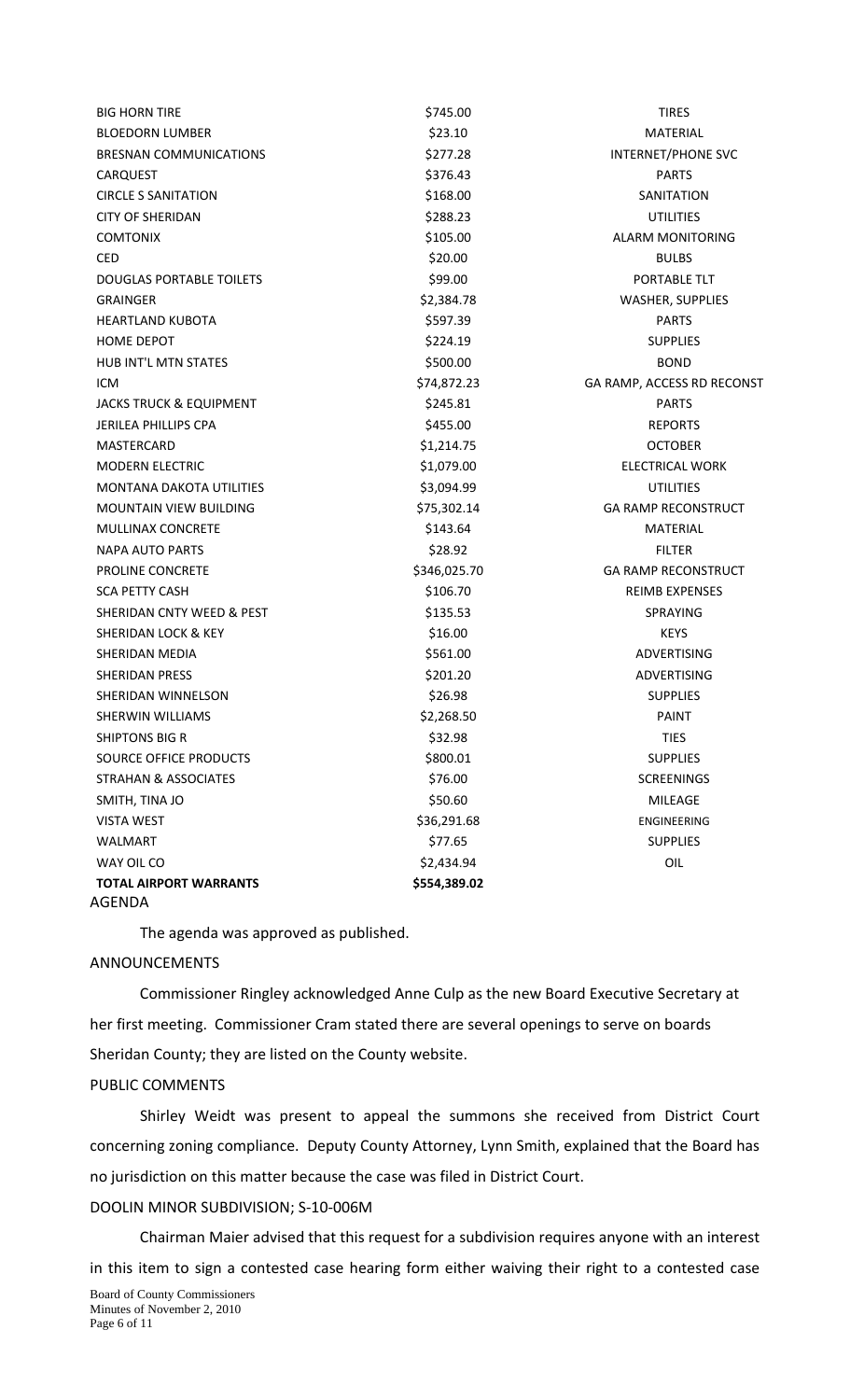hearing or not waiving their right to a contested case hearing. The only member of the public with an interest in the item was the applicant Timothy Doolin who waived this right.

Chairman Maier opened the public hearing at 9:10 a.m. to receive comment on the request to divide Tract 14 of the Roberts Subdivision. Land Development Coordinator Robin DeBolt gave the staff report noting the current lot consists of 4.8 acres and is zoned Urban Residential. The proposed two lots would share a joint access off of U.S. Highway 87, would have SAWS water and individual septic systems. Ms. DeBolt noted although this proposal is located within the ground water vulnerability area, this application was submitted prior to the County changing the regulations regarding ground water vulnerability, therefore the application can move forward. The Sheridan County Planning and Zoning Commission recommended approval of this item with the four conditions as stated in the staff report. Chairman Maier closed the hearing at 9:14.

The Board approved Item S‐10‐006M: Doolin Minor Subdivision, creating a 2 lot subdivision applying the following conditions:

1. Building permits and inspections shall be required.

2. Should the applicant not record the plat within 6 months of the date of approval by the Board, the plat shall: 1.) comply with all applicable municipal, county, state, and federal ordinances, resolutions, laws, and rules and regulations as they are enacted upon the date of recording; or 2) provide the Public Works Department an agreement to postpone.

3. The plat shall be signed and recorded within 2 years of approval by the BOCC. If not, the approval will become null and void. The applicants would then need to restart the process, complying with all current subdivision requirements, submit a new application, fees, plat, and supporting documents.

4) A condition be placed on the plat that septic systems shall be designed by a licensed engineer with the State of Wyoming. The Board will issue Findings of Fact Conclusions of Law supporting its decision.

#### LAKE DESMET COALITION AGREEMENT

The Board approved an amendment to the Lake DeSmet Counties Coalition Joint Powers Board stating the percentage of proceeds due to members in the event of any sale of assets. Commissioner Rolston advised that the board has been working toward this agreement in the event shares/assets are sold or distributed, on a percentage basis. The percentages are Johnson County 55% and Sheridan County 45%; however, no sales are planned at this time.

ZONING RULES TO INCORPORATE THE CONSERVATION DESIGN PROCESS

Chairman Maier opened the public hearing at 9:18 and called on County Planner Mark Reid. Mr. Reid reported this process began in February to implement more specific strategies for the Conservation Design Process in conjunction with the Comprehensive Plan. Chris Duerksen from Clarion Associates LLC joined the meeting via Skype to further clarify issues or questions. No members of the public were there to comment; however input was taken during the open house process. Consideration was given to these comments and changes were made to the initial draft. These changes included: stream setbacks; wildlife impact; consideration of stewardship lots; and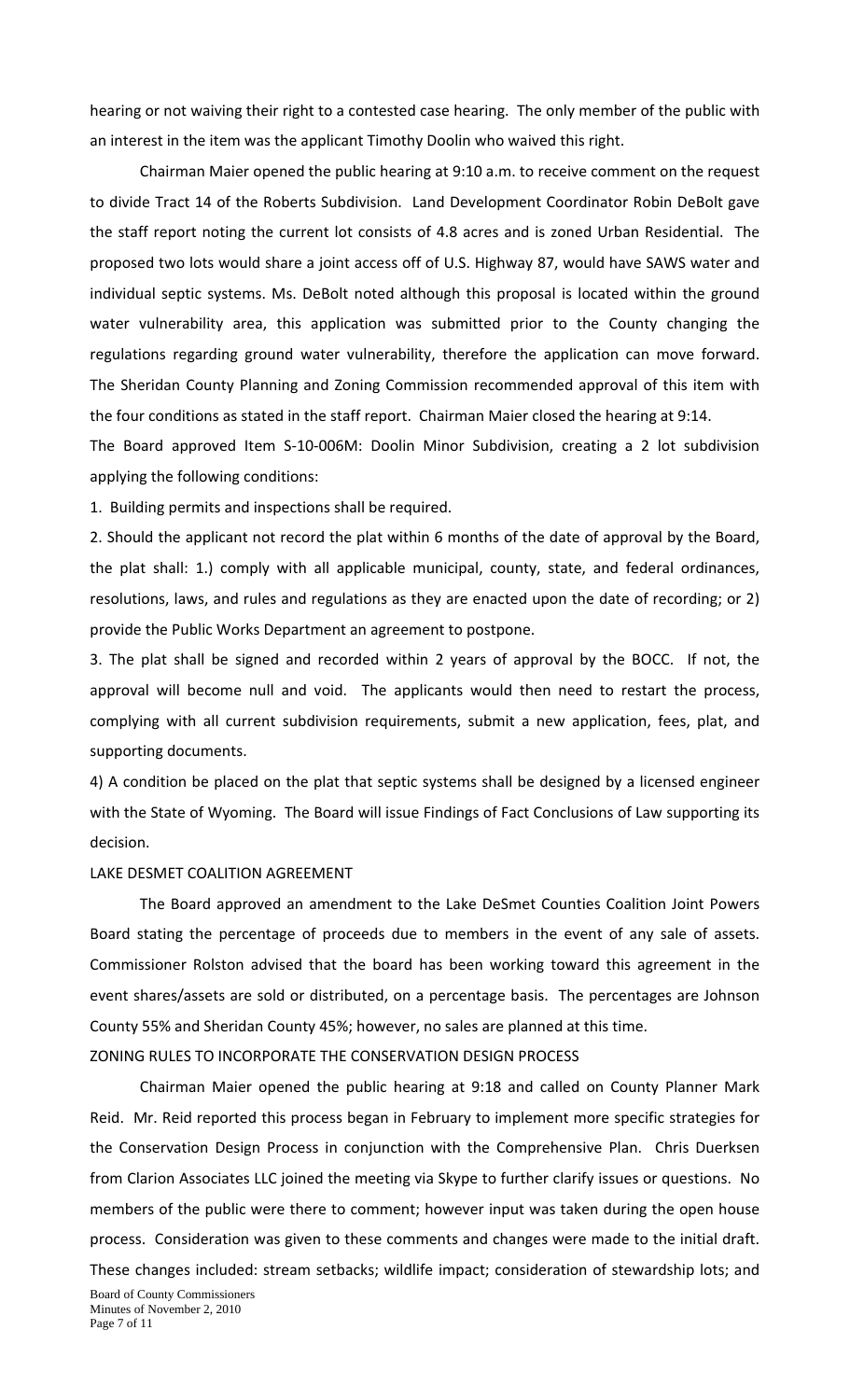involvement of agencies with expertise be included in site analysis. Mr. Reid thanked Clarion Associates LLC for their assistance and Mr. Duerksen expressed to the Commissioners his admiration for the Planning Staff. Chairman Maier did note several comments he received expressing concerns; however, Commissioner Rolston noted this is a pilot program and educating the public is part of the process. If changes need to be made they can be.

Chairman Maier closed the public meeting at 9:26. Commissioner Ringley stated the process was done correctly considering there was no public in attendance for the public meeting. With no further comments the Board passed Resolution #10-11-034 to amend the Zoning Rules to incorporate the Conservation Design process and authorize the Chairman to sign documents.

# RESOLUTION 10-11-034

## RESOLUTION TO ADOPT AMENDMENTS TO THE RULES AND REGULATIONS GOVERNING ZONING IN SHERIDAN COUNTY, WYOMING CONCERNING THE CONSERVATION DESIGN PROCESS

WHEREAS, the Board of County Commissioners, observing a need to amend its regulations governing zoning, expressed its intent on September 7, 2010 to amend the regulations, cited as the *Rules and Regulations Governing Zoning in Sheridan County, Wyom*ing, last amended

June 15, 2010 and filed on July 28, 2010 with the Sheridan County Clerk; and

- WHEREAS, the proposed amendments to the regulations were made available to the public by hard copy and on the County's website; and
- WHEREAS, the proposed amendments to the regulations were advertised on September 13 and October 18, 2010, giving notice of a public hearing to be held on November 2, 2010; and
- WHEREAS, the Board gave proper notice according to Wyoming Statute § 18-5-202, and held a public hearing on November 2, 2010 to receive public comment on the following proposed language changes specified in its Notice of Intent Resolution 10-09-029, further implementing the Sheridan County Comprehensive Plan and allowing creative design of Conservation Design Subdivisions as an alternative to conventional subdivisions by including: new definitions; lot area and density requirements for particular zoning districts; and development standards for stream protection and steep slopes; and
- WHEREAS, the County Planning and Zoning Commission, on October 13, 2010, did unanimously recommend adoption of the proposed amendments.
- NOW, THEREFORE, BE IT RESOLVED that the Board of County Commissioners approves the incorporation of the revised language into the Rules and Regulations Governing Zoning in Sheridan County, Wyoming.

BE IT FURTHER RESOLVED that the adopted Rules be filed with the County Clerk.

DONE in a regular meeting of the Board of County Commissioners this 2nd day of November, 2010.

Board of County Commissioners Minutes of November 2, 2010 Page 8 of 11 BOARD OF COUNTY COMMISSIONERS ATTEST: Sheridan County, Wyoming /s/Steve Maier, Chairman /s/Eda S. Thompson, County Clerk STATE OF WYOMING )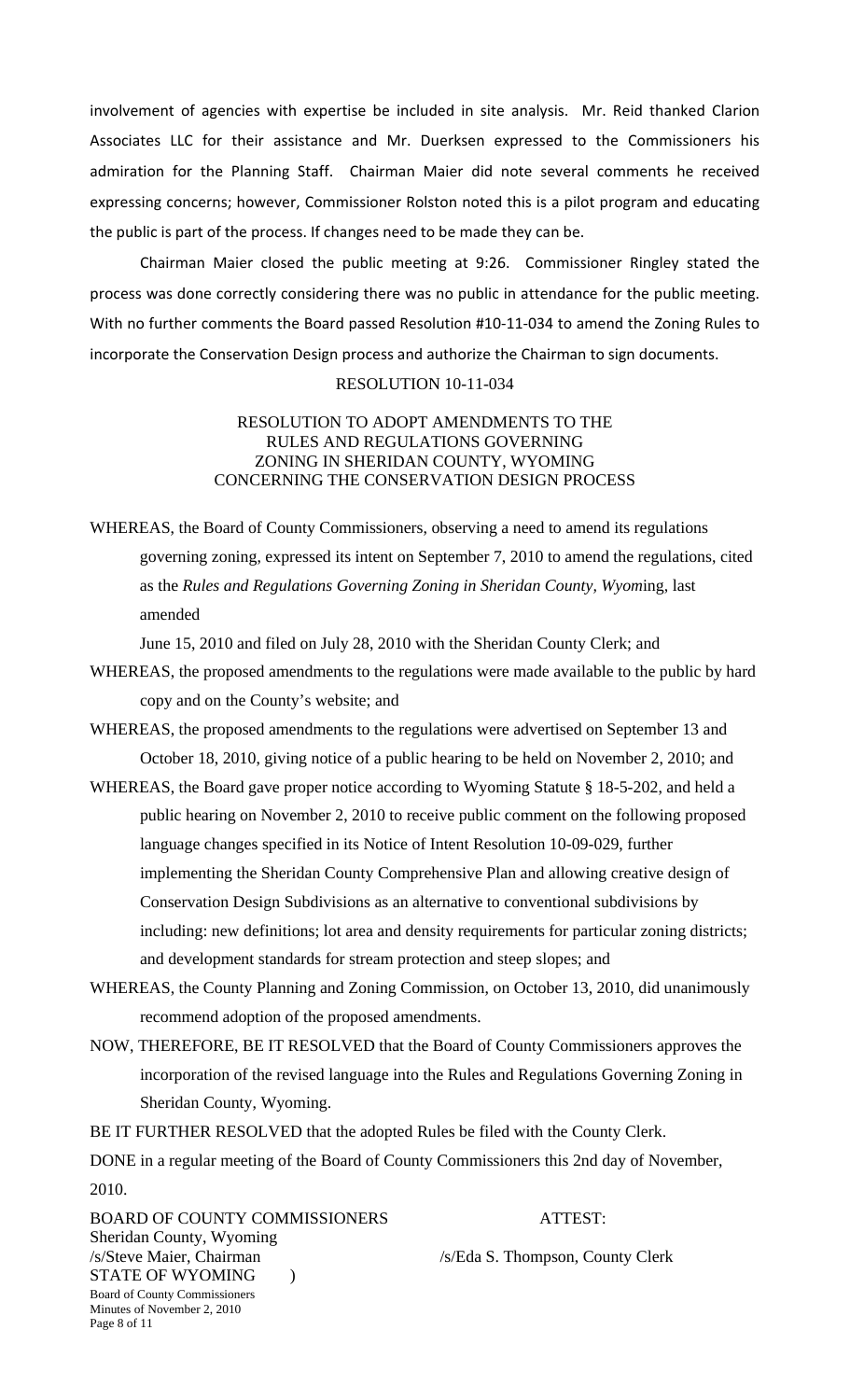)ss

# COUNTY OF SHERIDAN )

On this \_\_\_\_\_day of \_\_\_\_\_\_\_\_\_\_\_\_\_, 2010, before me personally appeared Steve Maier, being first duly sworn, did say that he is the Chairman of the Board of County Commissioners, Sheridan County, Wyoming, and that this instrument was signed and sealed on behalf of the said County by authority of said Board and he acknowledged said instrument to be the free act and deed of said Board.

WITNESS my hand and official seal.

/s/Anne C. Culp, Notary Public

My commission expires:

### DIVISION OF LAND RULES TO INCORPORATE THE CONSERVATION DESIGN PROCESS

Chairman Maier opened the public hearing at 9:30 there were no public comments and he closed the meeting at 9:31. Mr. Reid stated the Rocky Mountain Land Institute would like to use Sheridan County as an example of how to implement conservation and Mr. Duerksen stated this process is a text book example of good planning.

 The Board passed resolution #10‐11‐033 to amend the Division of Land Rules to incorporate the Conservation Design process and authorize the Chairman to sign documents.

## RESOLUTION 10-11-033

## RESOLUTION TO ADOPT AMENDMENTS TO THE RULES AND REGULATIONS GOVERNING DIVISION OF LAND IN SHERIDAN COUNTY CONCERNING THE CONSERVATION DESIGN PROCESS

WHEREAS, the Board of County Commissioners, observing a need to amend its regulations governing division of land, expressed its intent on September 7, 2010 to amend the regulations, cited as the *Rules and Regulations Governing Division of Land in Sheridan County, Wyoming*, last amended July 20, 2010 and filed on August 2, 2010 with the Sheridan County Clerk; and

WHEREAS, the proposed amendments to the regulations were made available to the public by hard copy and on the County's website; and

WHEREAS, the proposed amendments to the regulations were advertised on September 13 and October 18, 2010, giving notice of a public hearing to be held on November 2, 2010; and

WHEREAS, the Board gave proper notice according to the Wyoming Administrative Procedures Act, and held a public hearing on November 2, 2010, to receive public comment on the following proposed language changes specified in its Notice of Intent Resolution 10-09-030, further implementing the Sheridan County Comprehensive Plan and allowing creative design of Conservation Design Subdivisions as an alternative to conventional subdivisions by:

including new definitions; creating Conservation Design Subdivisions as a new class of subdivision; setting forth specific rules on applicability, submittal and review requirements, design standards, conservation area management/ownership responsibilities; and modifying infrastructure provisions; and

WHEREAS, the County Planning and Zoning Commission, on October 13, 2010, did unanimously recommend adoption of the proposed amendments.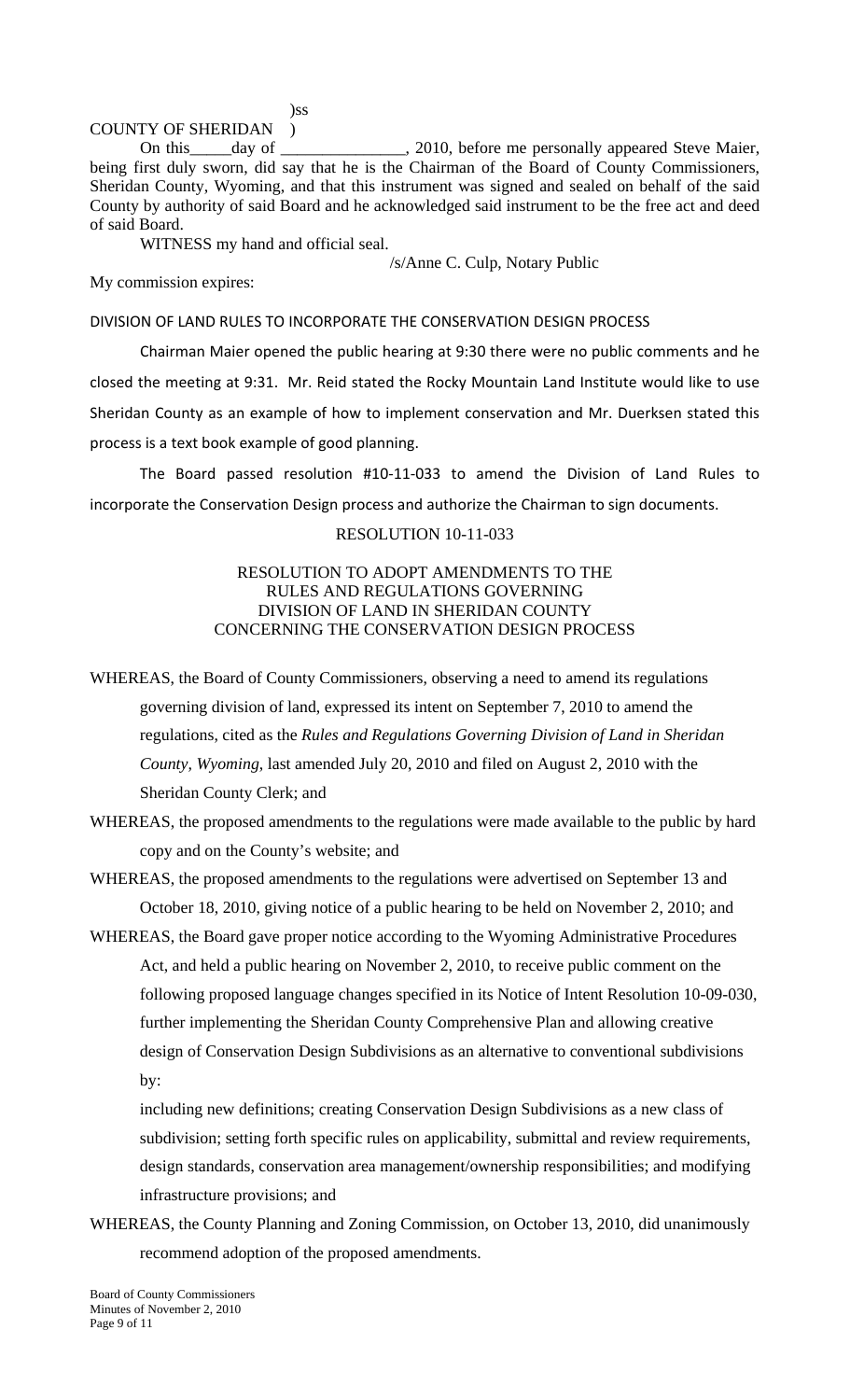NOW, THEREFORE, BE IT RESOLVED that the Board of County Commissioners approves the incorporation of the revised language into the Rules and Regulations Governing Division of Land in Sheridan County, Wyoming.

BE IT FURTHER RESOLVED that the adopted Rules be filed with the County Clerk pursuant to the Wyoming Administrative Procedures Act.

DONE in a regular meeting of the Board of County Commissioners this 2nd day of November, 2010.

| <b>BOARD OF COUNTY COMMISSIONERS</b> | ATTEST:                                        |
|--------------------------------------|------------------------------------------------|
| Sheridan County, Wyoming             |                                                |
| /s/Steve Maier, Chairman             | /s/Eda S. Thompson, County Clerk               |
| <b>STATE OF WYOMING</b>              |                                                |
| )SS                                  |                                                |
| <b>COUNTY OF SHERIDAN</b>            |                                                |
| $\Omega_{\alpha}$ this development   | 2010 before me newcastly ennounced Chain Moise |

On this \_\_\_\_\_day of \_\_\_\_\_\_\_\_\_\_\_\_\_\_, 2010, before me personally appeared Steve Maier, being first duly sworn, did say that he is the Chairman of the Board of County Commissioners, Sheridan County, Wyoming, and that this instrument was signed and sealed on behalf of the said County by authority of said Board and he acknowledged said instrument to be the free act and deed of said Board.

WITNESS my hand and official seal.

/s/Anne C. Culp, Notary Public

My commission expires:

### FORWARD SHERIDAN SUB‐GRANTEE AGREEMENT

Chairman Maier called on Renee Obermueller, Administrative Director. Ms. Obermueller stated the Forward Sheridan Sub‐Grantee agreement is a standard process whereas the County responsibilities for reporting and administration of the grant are passed on to the sub‐grantee. The reporting for this grant will be minimal as the grant funding was not for an on‐going project; the construction is completed, the purchase is made, and the County has received full reimbursement from the grant. The original WBC grant defines obligations for the use of the County's portion of the Double Eagle Tech Park facility. The Board approved the Sub‐Grantee Agreement with Forward Sheridan, Inc. and authorized the Chairman to sign the agreement. APPOINTMENT TO SHERIDAN COUNTY FAIR BOARD

The Board appointed Brendon Kerns to the Sheridan County Fair Association Board of Trustees to fill an unexpired term running to January 2015.

## SPECIAL USE LEASE

The Board approved a Special Use Lease with the Wyoming Board of Land Commissioners for 3 Poles Recreation Area for a term from December 1, 2008 through December 1 2018. Commissioner Cram also noted the County has received permission to proceed with the motor cross track for the area. Chairman Maier gave credit to Commissioner Cram for his work toward this recreation area.

## GRANT AWARD

Chairman Maier called on Dave Coleman, Emergency Management Coordinator, who stated this grant award is for the Local Emergency Planning Committee, in the amount of \$2,396.22 with a local match of \$599.06. The grant is used for yearly operation of the LEPC. The